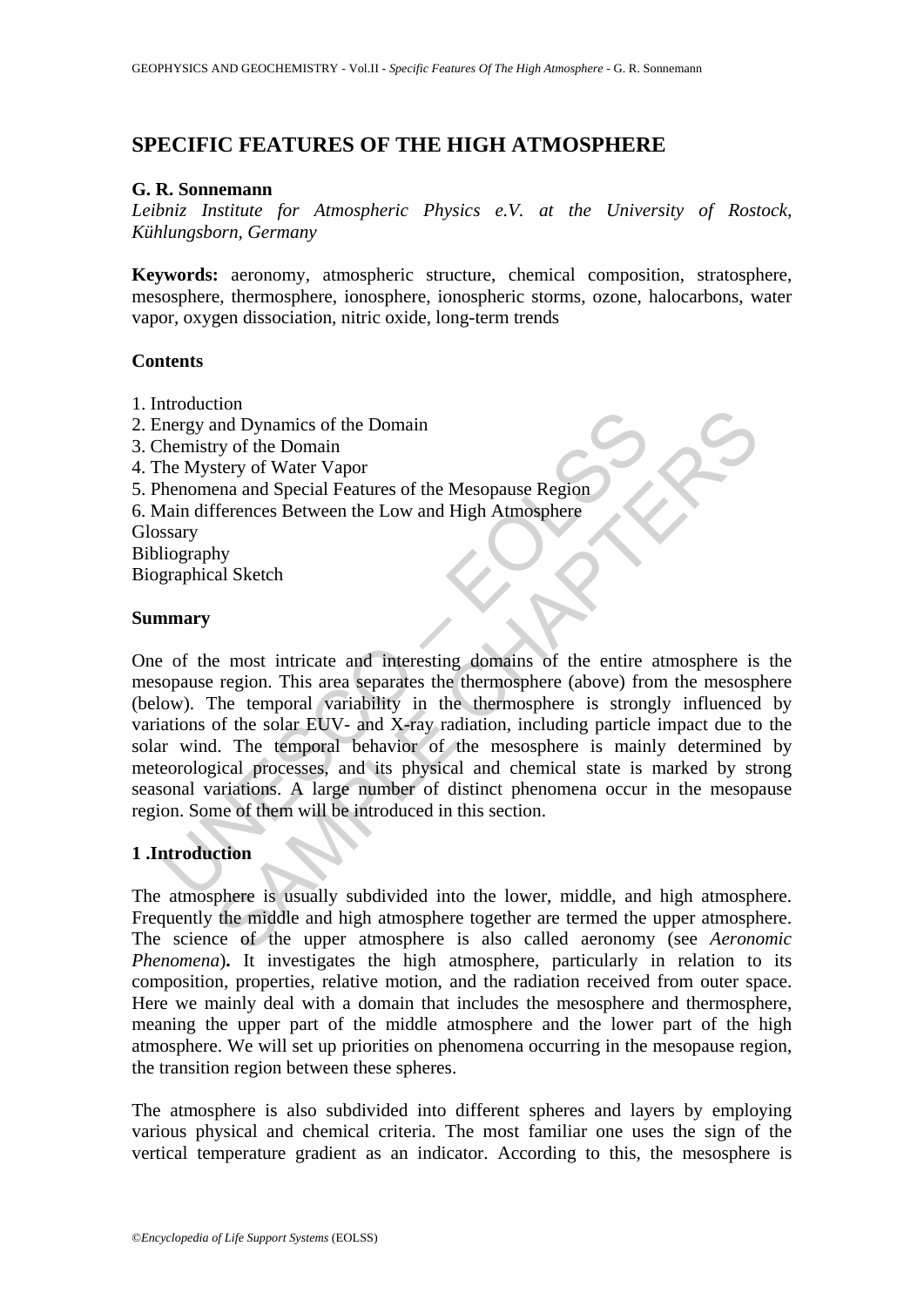marked by decreasing temperature with increasing height, and the thermosphere is characterized by increasing temperatures that finally reach around 1000 K or more at its upper domains. Iron would be white-hot at the highest temperatures. Nevertheless these temperatures pose no danger to objects orbiting Earth (for example, satellites) because the air concentration drops to values as low as that of a high vacuum.

directed upwards. It limits the escape flux. The escaping hydrog<br>water reservoir of Earth. Thus, an equivalent level of oxyge<br>osphere, which accumulates over geological time scales to a qu<br>the present oxygen content. This Exercise to the most limit of the particle in the particle in the particle in the sometime solution of the sometic sometic sometic sometic sometic sometic section of the recent oxygen content. This is, of course, only one Generally, the transition region between two spheres is called the pause of the lower sphere. The domain under consideration includes the mesopause, and the thermosphere finishes with the thermopause. Above the thermopause ranges the exosphere. This is the region from which atomic hydrogen can escape into interplanetary space. The quantity of escaping hydrogen is controlled by the mesospheric total hydrogen content of hydrogen-bearing constituents such as  $H_2O$ ,  $H_2$  and CH<sub>4</sub>. The middle atmosphere, and under certain conditions the mesopause region, is the bottleneck for the total hydrogen flux directed upwards. It limits the escape flux. The escaping hydrogen has its origin in the water reservoir of Earth. Thus, an equivalent level of oxygen remains in the atmosphere, which accumulates over geological time scales to a quantity comparable with the present oxygen content. This is, of course, only one term of the great oxygen balance governing the evolution of our oxygen atmospheres. The main production term, however, results from biological activity. In the process of growth, plants produce oxygen that originates from the  $CO<sub>2</sub>$  reservoir. After the death of plants, a small share of organic material is finely dispersed, sedimented in the oceans, leaving an equivalent part of oxygen in the atmosphere.

The mesopause region is one of the most interesting, but also most awkward, domains of the entire atmosphere. Here the lowest temperatures that occur naturally anywhere in the atmosphere have been observed in summer under full solar illumination. We will discuss phenomena occurring within this region in a separate chapter.

There are different viewpoints characterizing the atmosphere that play an important part in this domain. With regard to the creation of plasma due to ionization of atmospheric constituents by solar short-wave radiation, this domain is termed the ionosphere. The thermosphere and mesopause region contains the main part of the ionosphere, which is chiefly subdivided into the F-, E- and D-layers. The F-layer  $(F_2$ - and  $F_1$ -layer) is the ionospheric main layer. In the domain below the ionosphere the formation of negative ions (in contrast to the charge of the ionospheric ions, which are positive) becomes important. In order to differentiate it from the plasma share (ions and free electrons), the neutral part is sometimes called the neutrosphere.

Within the atmosphere, different waves are generated, which propagate, dissipate, and produce turbulence. The turbulence tends to mix the atmospheric constituents. Up to about 100 km altitude the atmosphere is well mixed. This region is named the homosphere. Above this region, the turbulence rapidly decreases. The constituents start to separate according to their molecular weight, and thus the ratio of comparatively light constituents grows with increasing height. This region above the homosphere is called the heterosphere, and the transition area around 100 km is called the turbopause. The diffusive transport within the homosphere is dominated by turbulent diffusion, which is also called eddy diffusion. In the heterosphere, the molecular diffusion determines the diffusive transport. While within the upper part of the domain under consideration the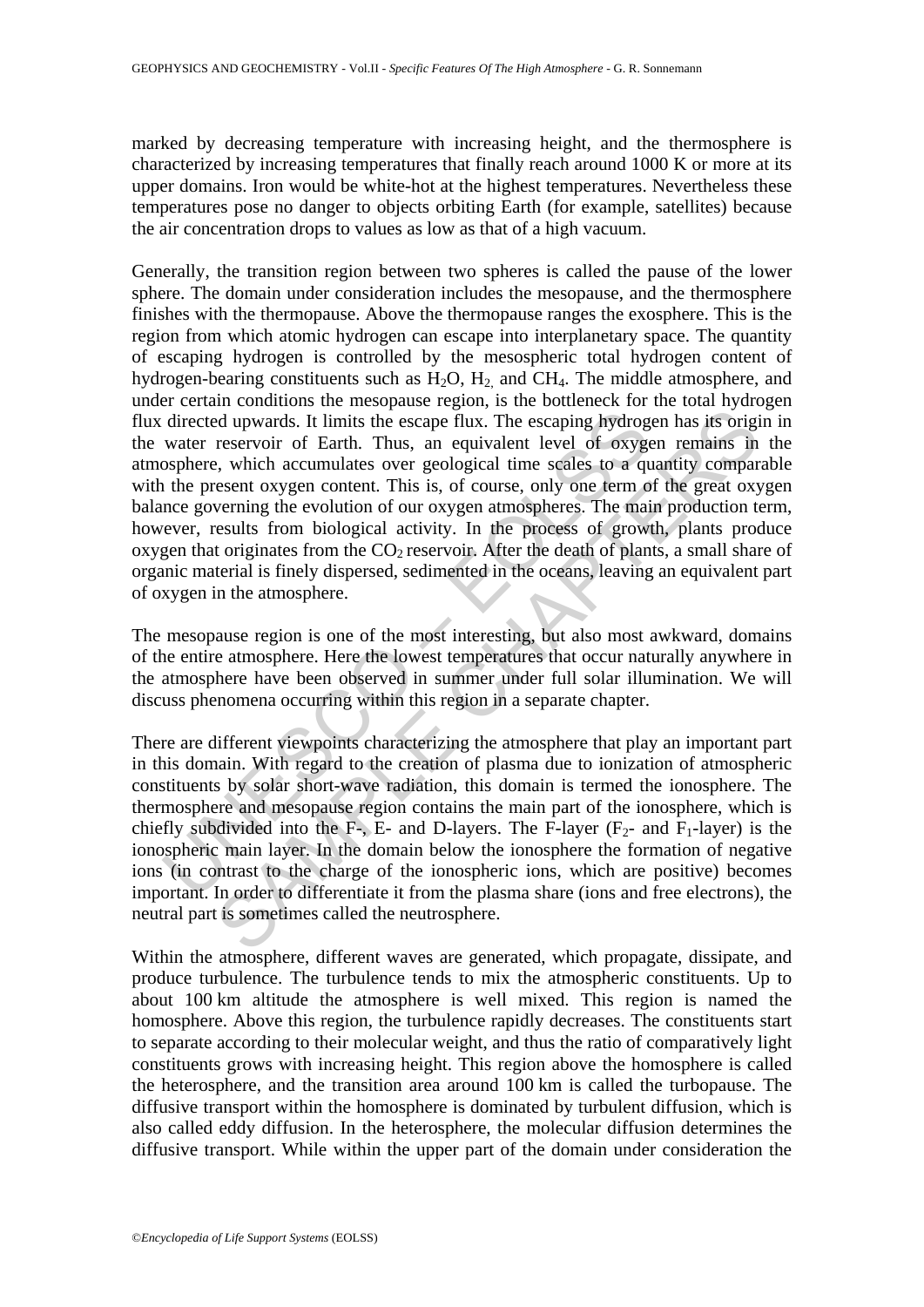diffusive (both eddy and molecular diffusion) transport chiefly determines the vertical transport, the lower part is determined by advective transport. The transition region could be termed the advecpause, and should be defined by the fact that the characteristic diffusion time is equal to the characteristic time of the vertical wind. (A characteristic transport time corresponds to the time a molecule needs to traverse a height interval equivalent to the atmospheric scale height, on average 7 km.) In reality, the height of this border varies widely in time and with geographic position. This is also a general characteristic for all pauses. They are variable in height, and the declared heights may be a representative average that says nothing about natural variations.

The atmospheric chemistry is driven by solar short-wave irradiation. The photolysis of relatively inert atmospheric species produces reactive products. Within a cascade of chemical reactions, the reactive constituents recombine or form other inert species, and in doing so, high-grade short-wave energy is transformed into low-grade heat. The terms high-grade and low-grade refer to the ability to force such processes. This heat is irradiated as infrared radiation into space, or it drives the atmospheric circulation by means of pressure fields induced by heat. This energy dissipation process, which causes the atmospheric dynamics and chemistry, is sometimes called the "photon mill."

The formation of new chemical constituents, especially of ozone as the most important minor constituent of the atmosphere, partly takes place via a so-called three-body reaction, including a third chemically neutral reaction partner that absorbs released energy and momentum. With increasing height, such three-body reactions become increasingly inefficient because of the growing mean free path. The boundary of the inefficiency of three-body reactions is close to the mesopause.

loing so, high-grade short-wave energy is transformed into lovs high-grade and low-grade refer to the ability to force such producted as infrared radiation into space, or it drives the atmosph ms of pressure fields induced o, high-grade short-wave energy is transformed into low-grade heat.<br>-grade and low-grade short-wave energy is transformed into low-grade heat.<br>-grade and low-grade refer to the ability to force such processes. This he<br>as i On the other hand, the solar short-wave radiation is increasingly absorbed with decreasing height, so that direct dissociation of inert species becomes unimportant. Frequently the region that corresponds to the middle atmosphere is called the chemosphere. It includes the ozonosphere, which is a direct consequence of the chemospheric processes. However, above this domain iono-chemical reactions begin to become important, and within the lower atmosphere photochemical smog formation and other different, partly heterogeneous reactions are of greatest interest.

As described in this section the transition regions of some important spheres, the pauses, are located in the vicinity of the mesopause, meaning a qualitative change of behavior takes place there with respect to the corresponding parameters. Next, we will discuss some properties, features, and related phenomena of this domain in a bit more detail.

- -
- -
- -

TO ACCESS ALL THE **16 PAGES** OF THIS CHAPTER, Visit[: http://www.eolss.net/Eolss-sampleAllChapter.aspx](https://www.eolss.net/ebooklib/sc_cart.aspx?File=E6-16-05-02)